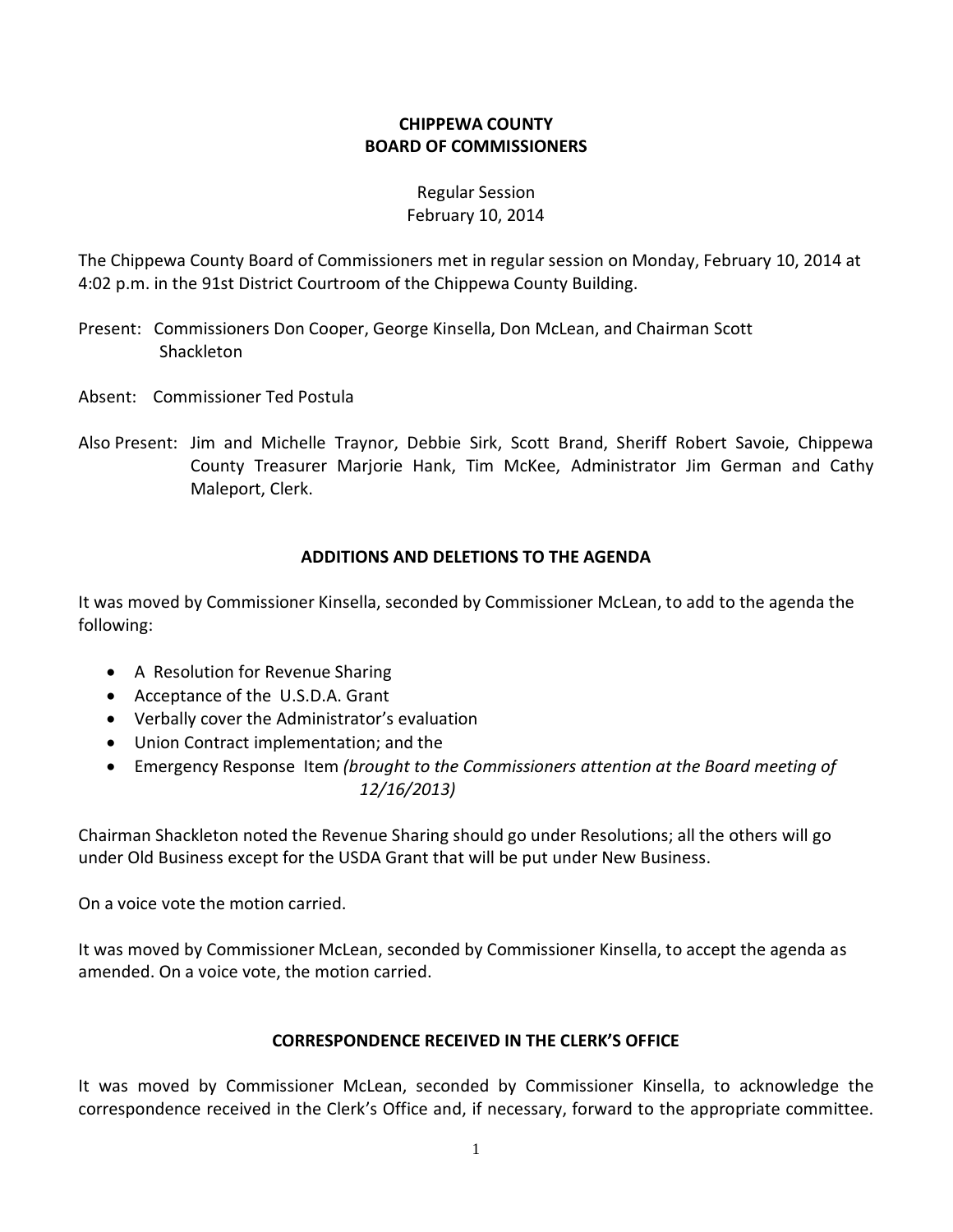On a voice vote, the motion carried.

## **APPROVAL OF COUNTY BOARD MINUTES**

It was moved by Commissioner McLean, seconded by Commissioner Kinsella, to approve the regular County Board meeting minutes of December 16, 2013, as presented. On a voice vote, the motion carried.

It was moved by Commissioner McLean, seconded by Commissioner Kinsella, to approve the Public Hearing minutes for the FY2014 budget of December 16, 2013, as presented. On a voice vote, the motion carried.

It was moved by Commissioner McLean, seconded by Commissioner Kinsella, to approve the Public Hearing minutes for the Countywide Multi-hazard Mitigation Plan of December 16, 2013, as presented. On a voice vote, the motion carried.

It was moved by Commissioner McLean, seconded by Commissioner Kinsella, to approve the Organizational meeting minutes of January 3, 2014, as presented. On a voice vote, the motion carried.

### **PUBLIC COMMENTS**

· Debbie Sirk announced that she just wanted to publicly thank Judge Church for looking into the issues she brought to the Commissioners attention at the December Board meeting and then read her response letter she provided.

## **Administrator's evaluation** *(added to agenda)*

Chairman Scott Shackleton called upon George Kinsella, chairman of the Personnel Committee to report on the results of the Administrator's evaluation. Commissioner Kinsella indicated that, as chairman of the Personnel Committee, he reviewed and averaged the evaluations provided by the Commissioners, including his and reported that the average of those on a 1 to 5 scale was 4.3. He went on to say that the report was verbally covered with the Administrator. In addition, he urged any Commissioners that had any additional questions to contact him.

It was moved by Commissioner Kinsella, seconded by Commissioner McLean, that the evaluations tabulated by the Personnel Committee have been acknowledged and reported. A discussion followed.

Commissioner Cooper indicated that they normally get copies of those evaluations and requested copies of the full reports.

Chairman Shackleton indicated that they will look into it and noted that, to some degree, Commissioners want to be able fill out surveys, make comments, and have that information go into a tabulation of total results. He went on to say that, that the motion on the floor was that they accept the tabulation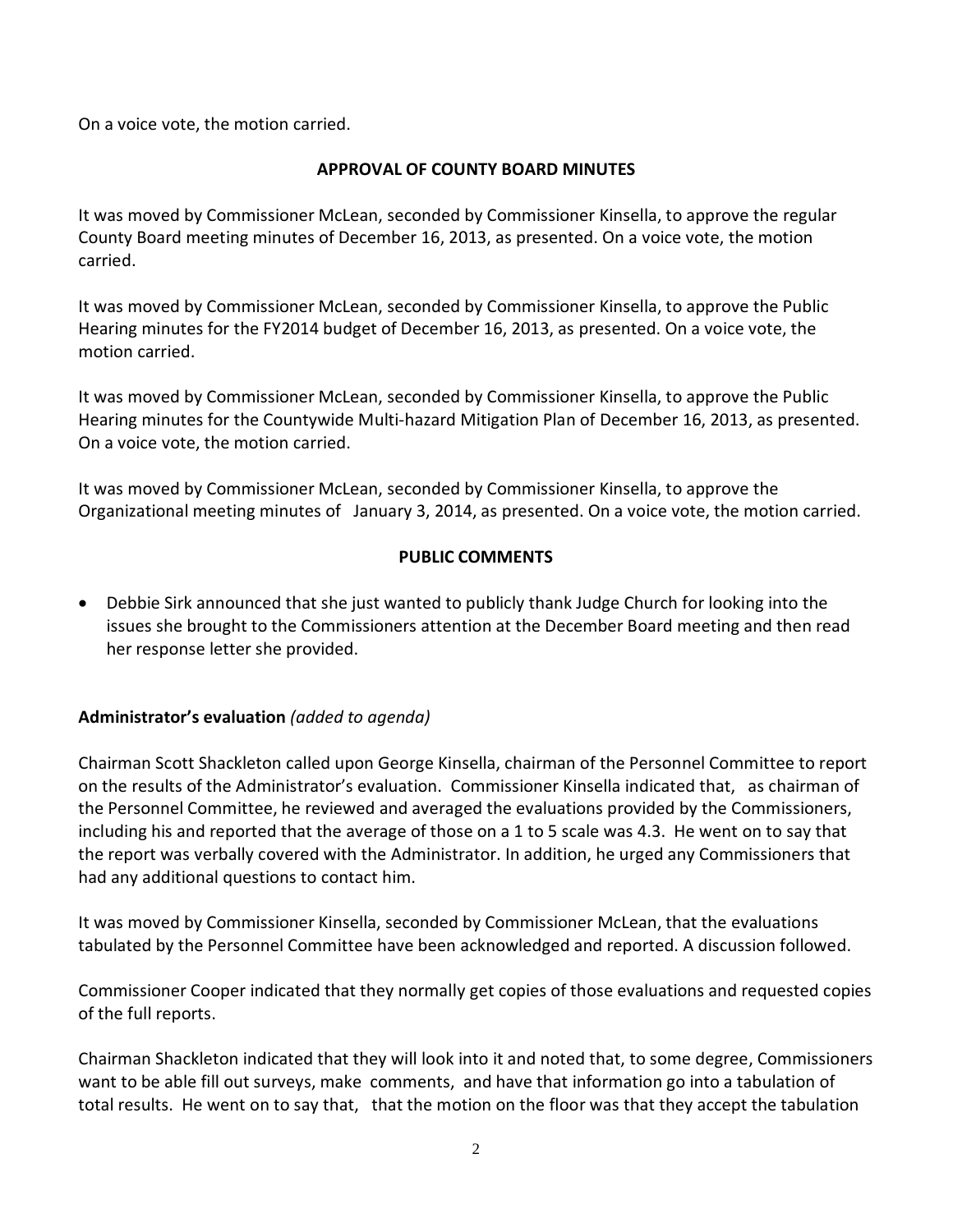results from the surveys. Chairman Shackleton also indicated that Commissioner Cooper has made clear that he is requesting a copy of the surveys; the Commission will have to figure out whether it's appropriate to distribute individual surveys.

Having a motion still on the floor, a voice vote was taken and the motion carried.

### **Old Business**

### **Union Contract Implementation** *(added to the agenda by Commissioner Kinsella)*

Chairman Shackleton called upon Commissioner Kinsella to report on the Union Contract implementation.

Commissioner Kinsella provided a brief summary regarding the negotiations with the mediator and the union representatives. He noted that there are still some unanswered questions in the process and that they moved to implementation opening the floor to the Administrator, Jim German, to explain that process.

Administrator German thanked Commissioner Kinsella and Commissioner McLean for being involved in the negotiations right from the start; "We negotiated in good-faith bargaining on 2 to 3 separate occasions with other phone conferences with the union." He went on to say that they brought in a mediator when they could not reach a middle ground and explained that since this was not a binding arbitration situation, the next step was to either request fact finding or to go to implementation. They chose to go to the implementation.

It was moved by Commissioner Mclean, seconded by Commissioner Kinsella, to proceed with the implementation regarding the bargaining of that Union Contract. A discussion followed.

Commissioner McLean provided a brief summary of his overview regarding the union negotiations, noting that it was pretty much standard procedure. He believed it was good faith bargaining and that they tried to point out the facts, as they seen them, relative to the finances.

A voice vote was taken, and the motion carried.

#### **Emergency Response Issue that Ms. Sirk brought before the Board at the December meeting**

An extensive discussion took place.

Commissioner Kinsella noted that he was authorized to respond on behalf of HBH and read a letter provided by Lisa Hinksen, as she had to be in Lansing for a meeting. *(See attached)*

Commissioner Kinsella also noted that he was in support of Tim McKee's response to the situation and provided his observations of the event.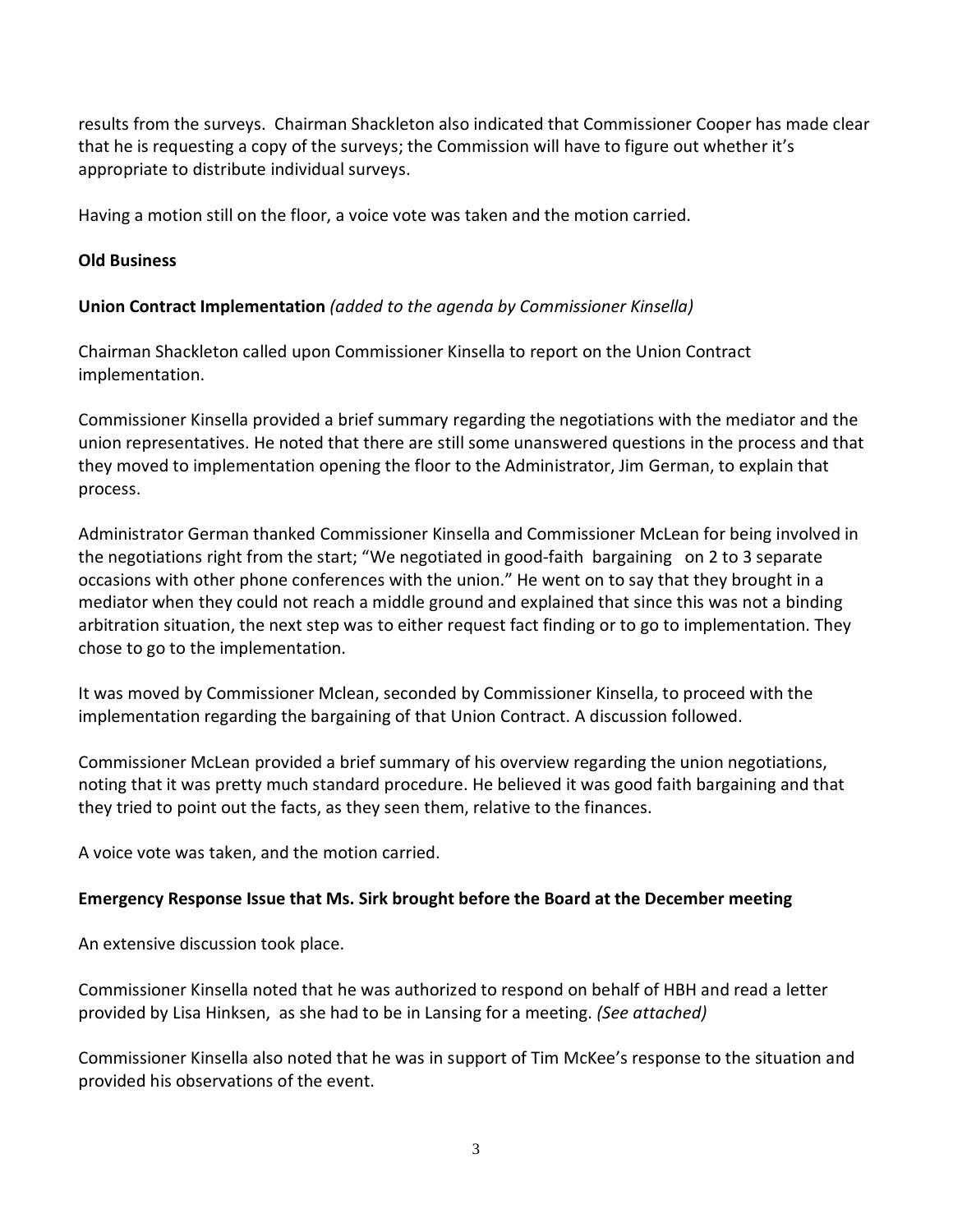Chairman Shackleton indicated that their first concern was the child, and hoped the child was doing better and everything was working out for the family. He went on to say that during Ms. Sirk's presentation, four agencies were named and that they wanted to make them aware of the concerns that were brought to the Board's attention. They asked for a response and received a summary letter from all except the Tribal police. Commissioner Cooper noted that he did contact the Tribe as requested by Chairman Shackleton and brought this matter to their attention. He went on to say that he did not ask them to provide anything in writing, but did provide them contact information for Ms. Sirk.

In summary, Chairman Shackleton noted, that they did receive responses from all the agencies mentioned, excluding one. They are available for everyone to review; hopefully this incident will not happen again, but if it does, hopefully it will go to the satisfaction of the family.

**Administrator's Report –** Given for informational purposes only. It was noted that there were two Building and Grounds issues this week. The first being a major flood at the Annex caused by a sprinkler head burst. The extent of damage to the building is significant; they do have verbal assurances from the insurance company that their deductibles should be minor. He thanked all the maintenance staff and everyone involved, including some businesses in the public that came to help immediately.

Other issues were that the phone systems went down on Wednesday; this was due to frost on a branch of a T1 line. He thanked the IT and maintenance staff as they pulled together and did a fantastic job in addressing the issues.

Commissioner Cooper noted that the Veterans Affairs' report was listed, but missing from the packet. He went on to say that Brook's Partridge term is up at the end of March. It was noted that this is to be placed on next month's agenda.

## **Standing Committee Reports:**

## **Personnel/Equalization/Health and Social Services Committee** Commissioner Kinsella – January 22, 2014

## **Agenda Items**

## **Prosecutor Requests**

The Prosecutor had a presentation on staffing and a number of requests.

Mr. Peppler noted Liz Chambers had resigned to take the Friend of the Court position. He informed the committee that he had promoted Dennis McShane to replace her at a grade 15 start rate with additional pay of \$7,500 of stop grant funds. Also to replace Mr. McShane the prosecutor hired James Robinson to start at a grade 12 start rate.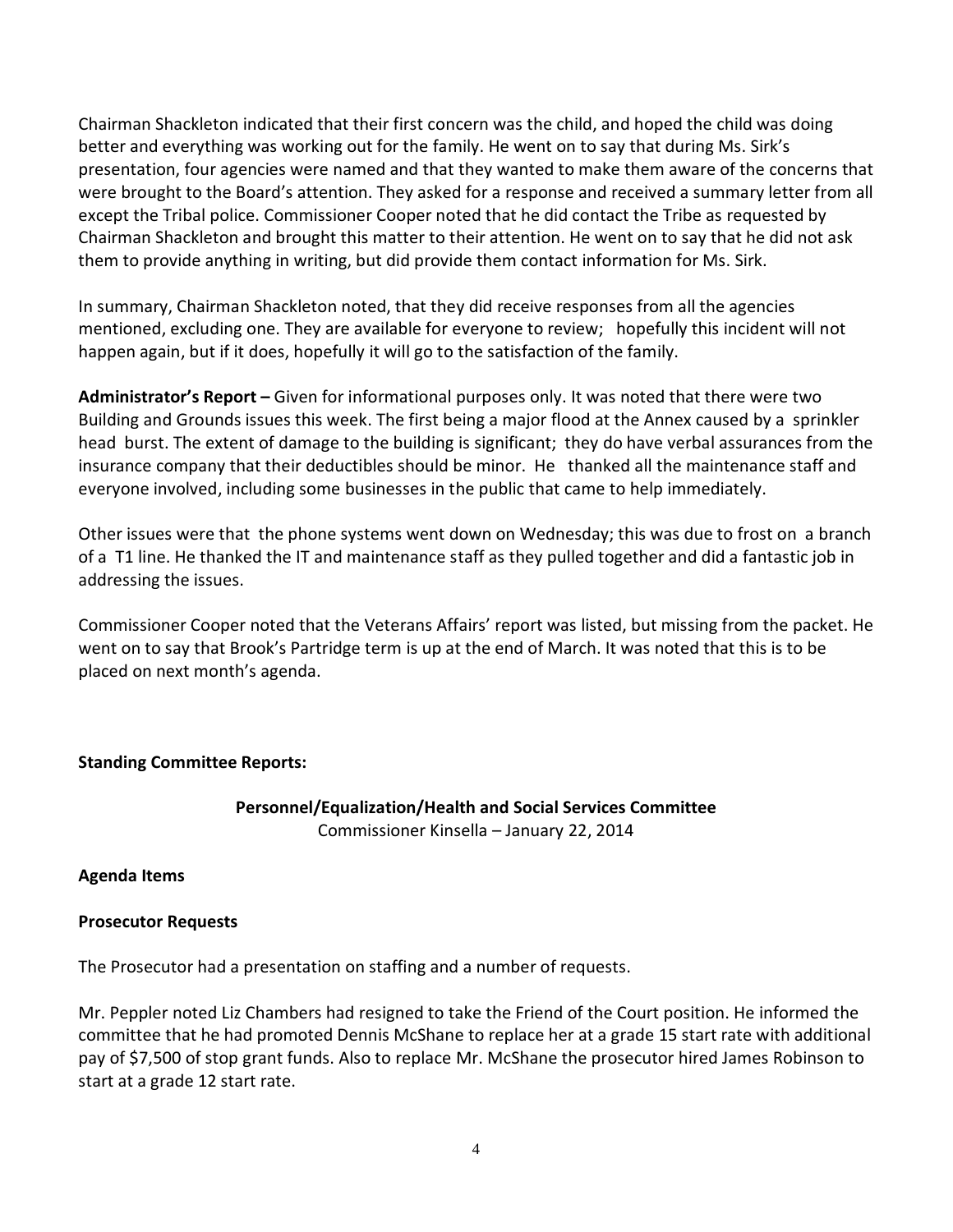It was moved by Commissioner Kinsella, seconded by Commissioner McLean, to approve the promotion of Dennis McShane to Chief Assistant Prosecutor at a grade 15 start rate with \$7,500 of stop grant funds and to hire James Robinson as an assistant prosecutor at a grade 12 start rate. A discussion ensued.

On a voice vote, the motion carried.

Mr. Peppler also requested to have the Chief Assistant prosecutor raised to level 16 and be paid at the 80 hour salary rate and the assistant attorneys be raised to a level 14 at the 80 hour rate. He also requested one additional staff attorney for his office.

It was noted that the Personnel Committee wanted to schedule an additional personnel meeting/workshop with Commissioner Cooper and Chairman Shackleton in attendance to further discuss this as the requested position was not funded; however, Mr. Peppler indicated he would not participate in it. A discussion followed.

It was noted that the commission wants to make sure all departments have adequate resources; the Prosecutor's Office is a very, very important office dealing with crime in our County; and they need to hold every department accountable and work with them towards their needs and what the County is able to provide.

### **Friend of the Court**

The Committee received correspondence from Judge Lambros noting that Ms. Liz Chambers was promoted to the Friend of the Court at a salary of \$73,205.81 and that policy 211 will be waived per his agreement with the Commission.

It was moved by Commissioner Kinsella, seconded by Commissioner McLean, to accept Liz Chambers as the new Friend of the Court, at a salary grade 16 two-year level at 40/per week and waive policy 211. A discussion followed.

On a voice vote, the motion carried.

## **Administrative Assistant/Information Technology Technician Job Description**

Mr. German presented a new job description for the newly created position of Administrative Assistant/Information Technology Technician.

It was moved by Commissioner Kinsella, seconded by Commissioner McLean, to approve the job description for the Administrative Assistant/Information Technology Technician. On a voice vote, the motion carried with Commissioner Cooper voting Nay.

It was moved by Commissioner Kinsella, seconded by Commissioner McLean, to accept the Personnel/Equalization/Health and Social Services Committee Meeting Minutes of January 22, 2014, as presented. On a voice vote, the motion carried.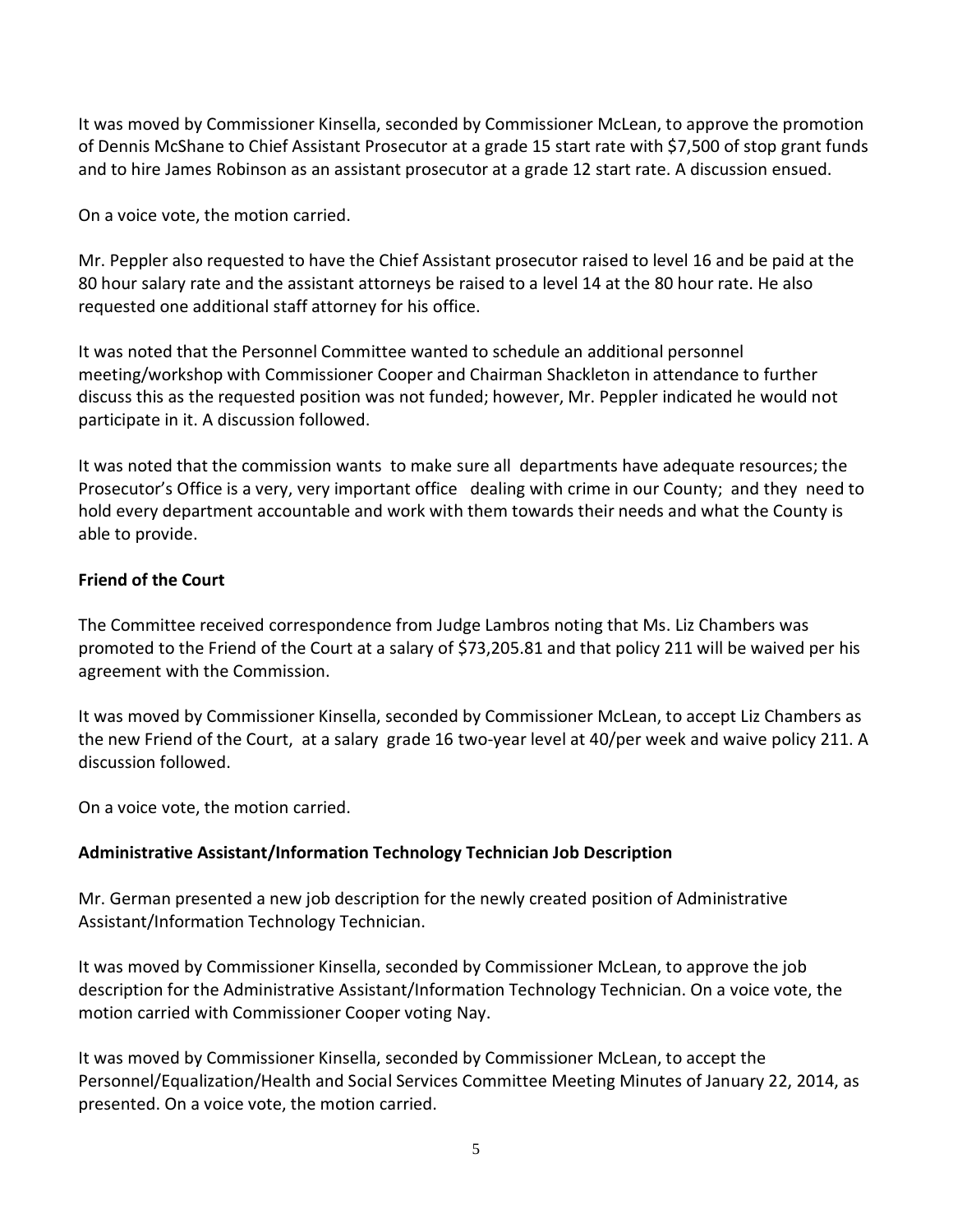## **Building Grounds and Jail, Legislative and Natural Resources and Information Technology Committee**

Commissioner McLean – January 23, 2014

Having no items that were to be voted on, it was moved by Commissioner McLean , seconded by Commissioner Kinsella, to accept the Building Grounds and Jail, Legislative and Natural Resources and Information Technology Committee meeting minutes of January 23, 2014. On a voice vote, the motion carried

**Finance, Claims and Accounts Committee** 

Commissioner Cooper – February 6, 2014

### **Agenda Items**

### **800 MHz redundancy request**

Tim McKee presented a request to create a redundant link to the Raco Tower from Central dispatch. The T1 switch would come from Motorola with Chippewa County to pay \$9,047 plus the monthly cost of the network at approximately \$300.00. A discussion followed.

Commissioner Cooper noted that there should be a correction, as the total costs charged to Chippewa County are \$27,143. Luce County and Mackinac County verbally indicated they would pay some; however, Chippewa County is liable for \$27,143 as they do not have a contractual arrangement.

It was moved by Commissioner Cooper, seconded by Commissioner McLean, to create a redundancy link to the Race Tower from Central Dispatch at a cost of \$27, 143., plus the monthly cost of the network.

On a voice vote, the motion carried.

## **Upgrade Eventide Telephone Recorder**

Tim McKee requested to upgrade the Eventide Model 725 Recorder to the Eventide Nexlog recorder at a cost of \$23,000 and purchase the upgrade from Quality Recording Solutions.

It was moved by Commissioner Cooper, seconded by Commissioner Kinsella, to approve the upgrade of the Eventide Model 725 log recorder to the Eventide Nexlog recorder at a cost of \$23,000 and the purchase coming from Quality Recording Solutions.

On a voice vote, the motion carried.

## **Request from Union for financial Services**

The union presented a request for the County to allow Vantage Point Financial Group to be added as a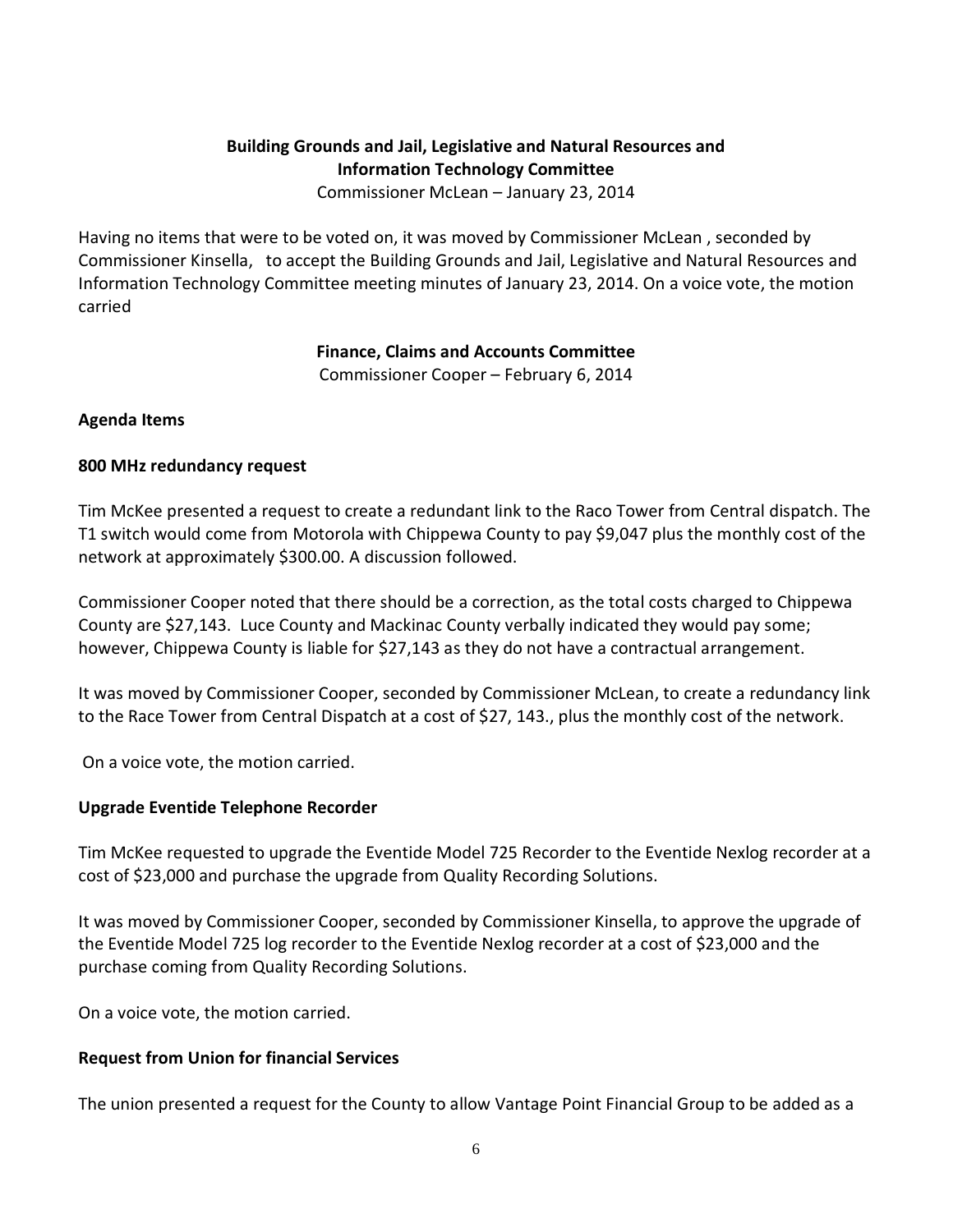provider under the deferred compensation list.

It was moved by Commissioner Cooper, seconded by Commissioner McLean, to approve the union request to allow Vantage Pointe Financial Group to be added as a provider under the deferred compensation list. A discussion followed.

Commissioner Cooper noted that this was requested by an employee and that documents will need to be signed and approved with perhaps a Resolution. He asked Kelly to research that.

On a voice vote, the motion carried.

### **Sheriff Truck Bids**

The Committee received bids for a new Sheriff's Department Truck to be used to pull the airboat. A grant from the USDA was also obtained to offset cost in the amount of \$8,380.00. The County's portion of the cost would be \$21,620. with the remainder of the money going for equipment for the truck. The low bid was from O'Connors in the amount of \$25,515.

It was moved by Commissioner Cooper, seconded by Commissioner Kinsella, to approve the low bid form O'Connors for a Sheriff's Department truck in the amount of \$25,515.

On a voice vote, the motion carried.

## **Approve Purchase of Fujitsu fi-6770 Scanner**

Bids were presented for a new scanner for the Register of Deeds.

It was moved by Commissioner Cooper, seconded by Commissioner Kinsella, to accept the bid in the amount of \$6,949.55 from 1<sup>st</sup> RUN computer services which included a 3 year Scancare Service Agreement . On a voice vote, the motion carried.

#### **Sheriff Vehicle RFQ**

The Sheriff Vehicle RFQ was presented.

It was moved by Commissioner Cooper, seconded by Commissioner McLean, to approve the RFQ for one Sheriff's Department vehicle and include fleet pricing if that is the lowest option.

On a voice vote, the motion carried.

#### **Sheriff Jail Phone Service Request**

The Sheriff requested to switch phone service providers for inmates in the jail.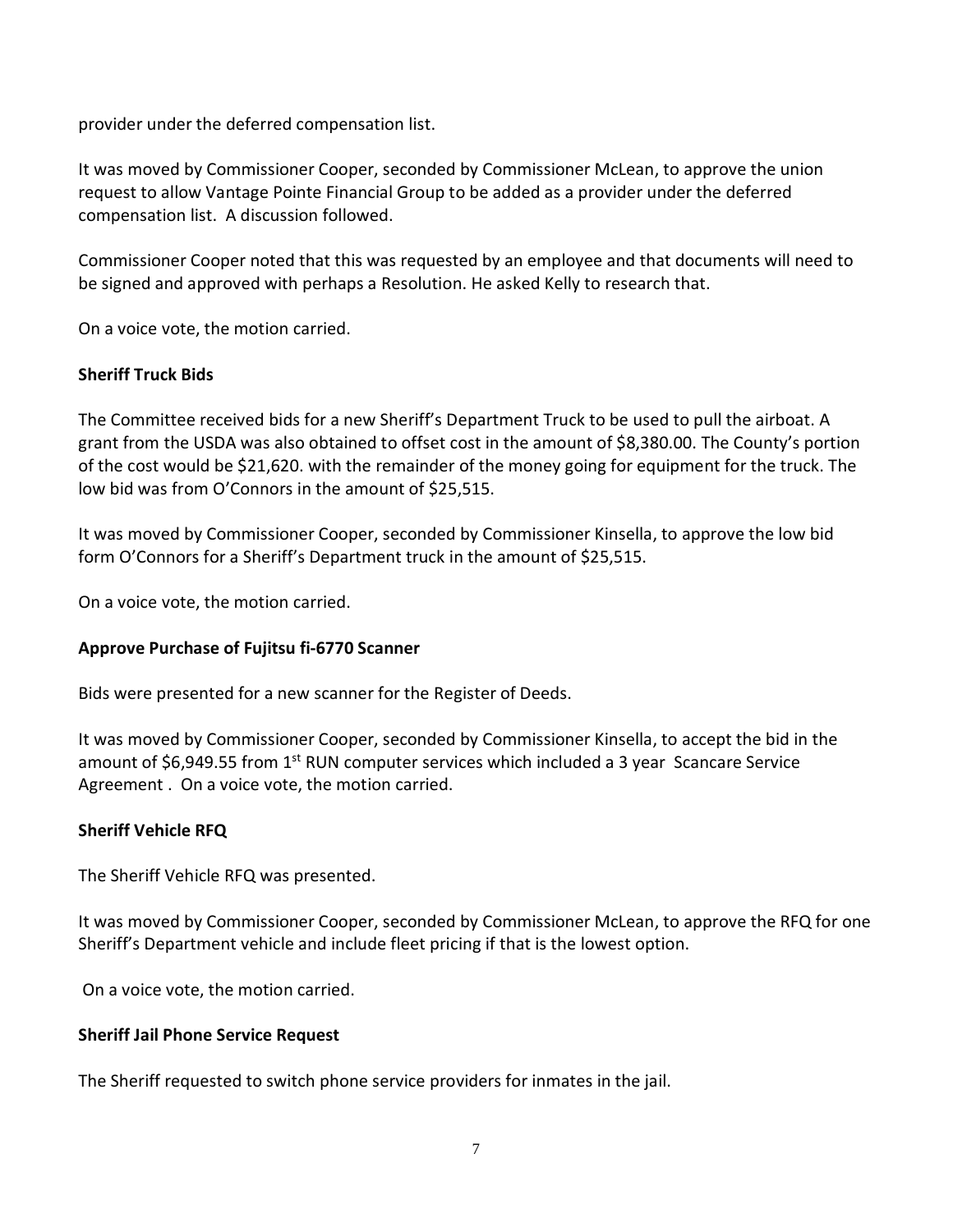It was moved by Commissioner Cooper, seconded by Commissioner McLean, to approve switching the jail contract to Securus for inmate phone services and waive the bidding process. On a voice vote, the motion carried.

### **Request for Bids of Ten Desktop Computers**

A request for bids for ten desktop computers was presented.

It was moved by Commissioner Cooper, seconded by Commissioner McLean, to approve the request for bids on ten desktop computers. On a voice vote, the motion carried.

### **FINANCE**

### **Claims and Accounts**

The Committee reviewed the bills and payroll presented for approval.

It was moved by Commissioner Cooper, seconded by Commissioner McLean, to recommend the approval of the general claims totaling \$394,243.53, other fund claims of \$384,222.83, payroll of \$497,644.51, and Health Department claims of \$503,748.23 thru 12/27 and \$535,485.82 for January claims, total claims of \$2,315,344.92 and vouchers H-1 through H-308. On a voice vote, the motion carried.

It was moved by Commissioner Cooper, seconded by Commissioner Kinsella, to accept the Finance Claims and Accounts Committee Meeting minutes of February 6, 2014, as presented. On a voice vote, the motion carried.

#### **New Business**

## **Allocation Board – Position available for appointment**

It was moved by Commissioner Kinsella, seconded by Commissioner McLean, that they publicize the opening for a position on the Chippewa County Allocation Board.

On a voice vote, the motion carried.

## **U.S.D.A. Grant** *(Added to Agenda)*

Chairman Shackleton called upon Commissioner Kinsella to report on the USDA Grant.

Commissioner Kinsella explained that this was the formality of going through it ….noting the total amount of the grant is \$8,380. and that the remaining balance will come out of the Sheriff's Dept. funds for the purchase of the patrol truck. They received the favorable bid from O'Connors .

It was moved by Commissioner Kinsella, seconded by Commissioner McLean, to accept the grant of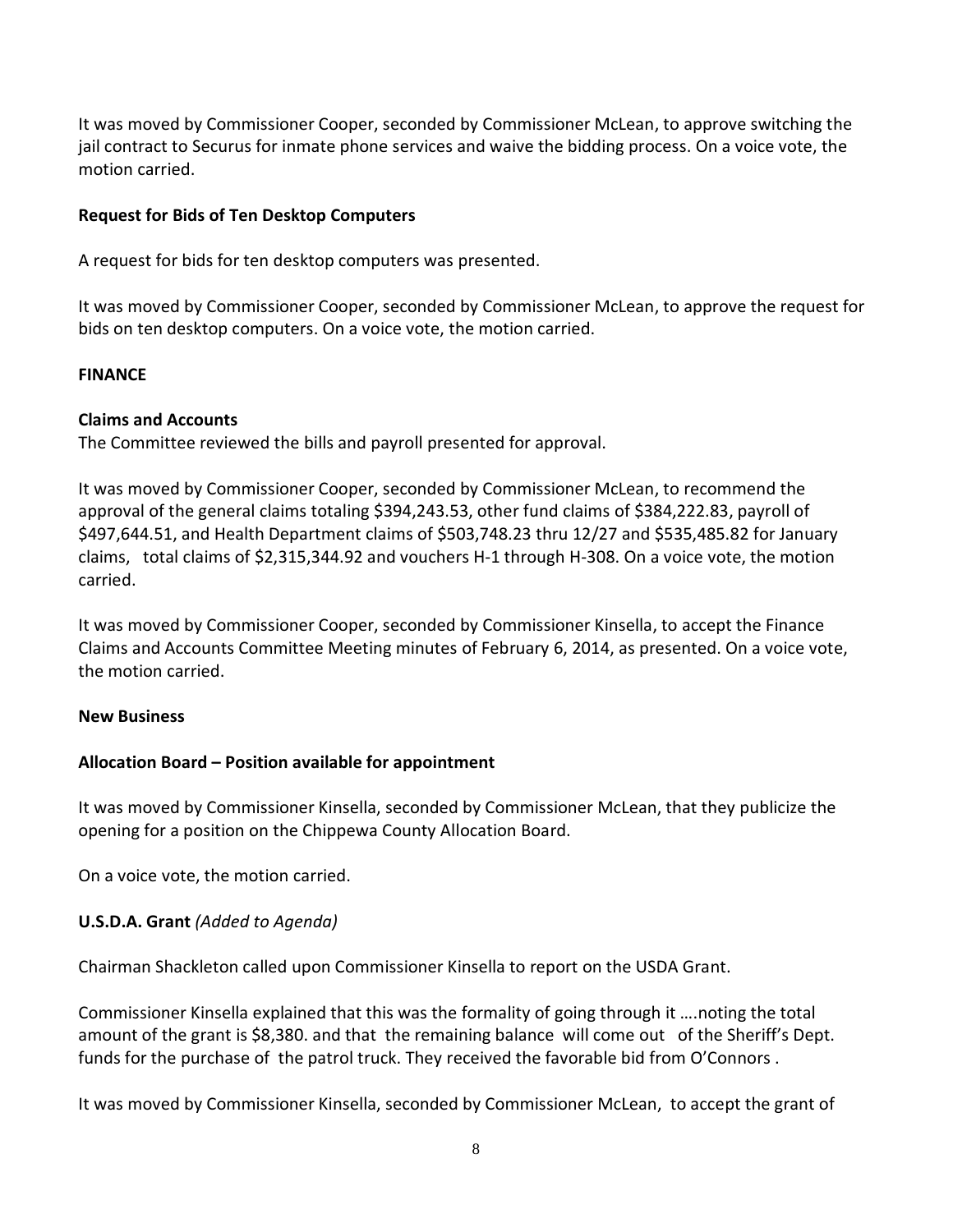\$8,380. to go towards the truck they previously authorized to be purchased from O'Connors. On a voice vote, the motion carried.

#### **UP 911 Authority Board appointment** – term ~ 3 years

Administrator, Jim German respectfully asked the Commission that Tim McKee be re-appointed to the Board, as it is his belief that he is, by far and above, the most qualified.

It was moved by Commissioner McLean, seconded by Commissioner Kinsella, to re-appoint Tim McKee to the UP 911 Authority Board for a term of 3 years

A discussion followed, Commissioner McLean publicly praised Mr. McKee for his excellent job and noted that he is a key member of the U.P. Board which is looked at by the rest of the state as being a leader relative to 911 advancements/technology.

On a voice vote, the motion carried.

· Resolution 14-01 – Special Tribute Ron Calery

It was moved by Commissioner Cooper, seconded by Commissioner Kinsella, to accept Resolution No. 14 -01 as follows:

> SPECIAL TRIBUTE 14-01 Ronald Calery

Let It Be Known, that it is with great pride that the Chippewa County Board of Commissioners join together with the employees and residents of Chippewa County, to express their wish appreciation for Ronald Calery.

Ron Calery has served the citizens of Chippewa County in a manner above reproach, and for this we extend our thanks. Ron Calery has provided outstanding service to thousands of individuals during his tenure with War Memorial Hospital.

Ron Calery has taken personal pride in his work with Chippewa County War Memorial Hospital and has worked hard to continue the improvements of benefits for the citizens of Chippewa County.

Ron Calery through his persistence, his high performance standards, his kind friendship, his professionalism, and his insight to his fellow Board members, co-workers and citizens place him in the highest of categories.

Ron Calery has brought recognition to himself, the War Memorial Hospital and the

County of Chippewa. The Chippewa County Board of Commissioners, on behalf of the residents of Chippewa County, extends their appreciation to a Board member, friend and mentor who is thoughtful, caring, involved and dedicated, and who made a favorable impact on the betterment of life and well-being in Chippewa County.

IN SPECIAL TRIBUTE, therefore for services rendered on the War Memorial Hospital Board, this document is signed and dedicated to honor Ronald Calery, for his countless contributions to Chippewa County, and the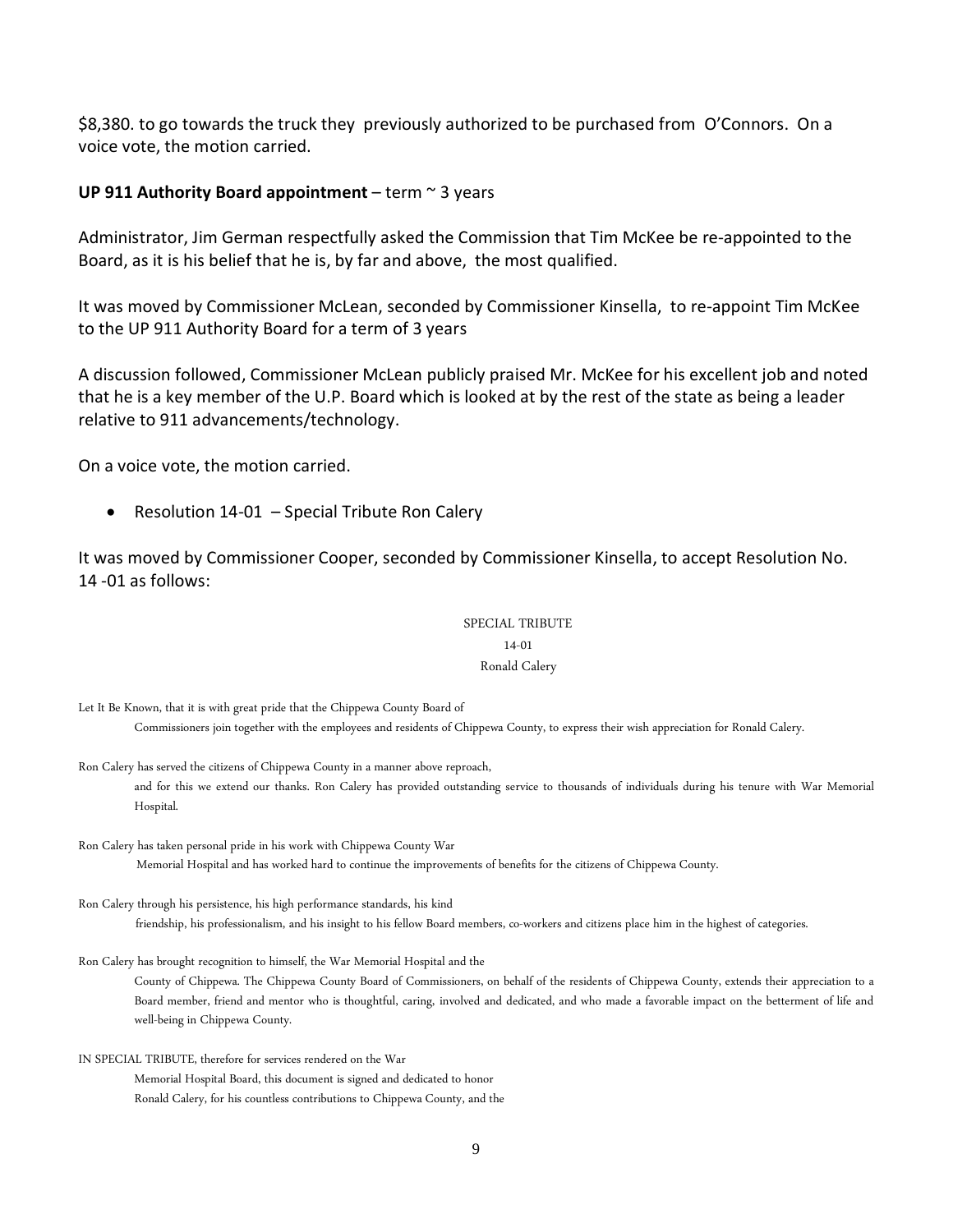individuals he served so well. For his efforts in improving the welfare of the Citizens of this County, we join together to extend to Ronald Calery a gracious thank you for a job well done, and wish him continued success in which he so richly deserves.

A roll call vote was taken as follows:

Ayes: Commissioners Cooper, Kinsella, McLean, and Chairman Shackleton

Nays: None

#### **THE RESOLUTION WAS DECLARED ADOPTED.**

• Resolution 14-02 – Retirement Funds

It was moved by Commissioner Cooper, seconded by Commissioner McLean, to accept Resolution 14-02 as follows:

#### **RESOLUTION # 14-02**

## **RESOLUTION SEEKING PAYMENT OF CHIPPEWA COUNTY RETIREMENTS FUNDS FROM THE STATE OF MICHIGAN SIMILAR TO THAT OF THE CITY OF DETROIT.**

WHEREAS, CHIPPEWA COUNTY was established in 1826, and has a population of approximately 39,300 hardworking individuals; and

WHEREAS, most CHIPPEWA COUNTY citizens pay for Local State and Federal taxes; and

WHEREAS, the Local elected officials are good stewards of those tax dollars, and

WHEREAS, the Elected officials spend money on goods and services that benefit the citizens of CHIPPEWA COUNTY; and

WHEREAS, the Officials have not misused the CHIPPEWA COUNTY treasury for their personal gain or that of their family and business associates; and

WHEREAS, none of the CHIPPEWA COUNTY officials are currently serving time in a federal prison; and

WHEREAS, the COUNTY OF CHIPPEWA has been diligently paying into the MERS pension fund for the hard working County employees; and

WHEREAS, through no fault of CHIPPEWA COUNTY employees or the elected officials the county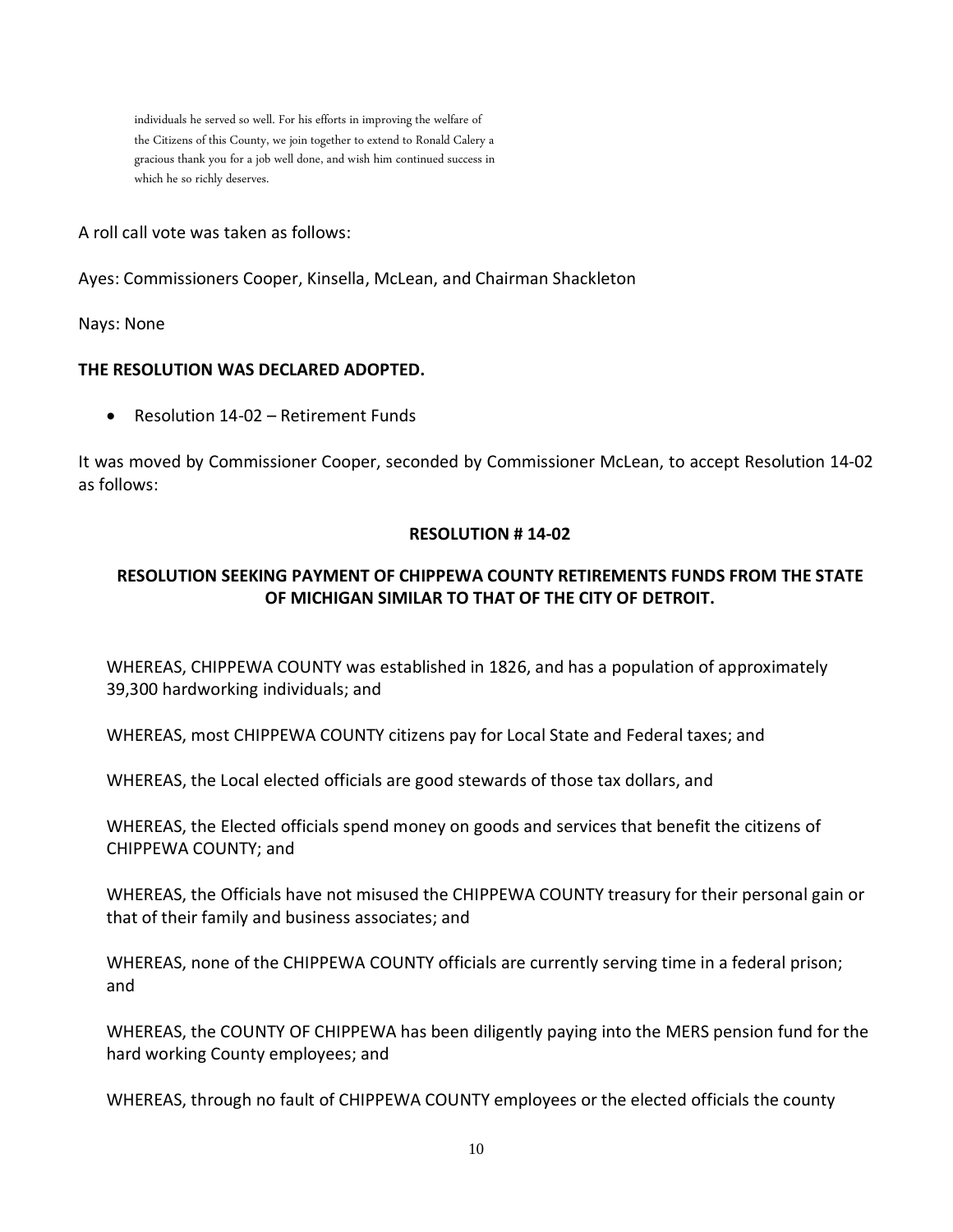pension fund is not fully funded.

NOW, THEREFORE, BE IT RESOLVED, that CHIPPEWA COUNTY is requesting the State of Michigan to fully fund the County retirement fund, as to make it fully funded, if such action is taken for the City of Detroit; and,

BE IT FURTHER RESOLVED, that the County Clerk shall deliver a copy of this Resolution by first class mail to the Michigan Association of Counties, the Governor, our State Senator and State Representative.

### **A roll call vote was taken as follows:**

Ayes: Commissioners Cooper, Kinsella, McLean, and Chairman Shackleton

Nays: None

### **THE RESOLUTION WAS DECLARED ADOPTED.**

### **Resolution 14-03 – Resolution supporting FY2015 100% Full Funding for County Revenue Sharing.**

It was moved by Commissioner McLean, seconded by Commissioner Cooper, to accept Resolution 14-03 as follows:

## **CHIPPEWA COUNTY BOARD OF COMMISSIONERS RESOLUTION #14-03 RESOLUTION SUPPORTING FY2015 100% FULL FUNDING FOR COUNTY REVENUE SHARING**

**WHEREAS,** In the Governor's recommendation for the FY 2015 budget, counties are scheduled to receive 100% full funding of revenue sharing totaling \$211,134,899; and

**WHEREAS,** This will bring counties to the level of revenue sharing agreed upon in 2004 for the 2005 FY; and

**WHEREAS,** The attached spreadsheet details the full funding allocations for FY 2015 for each county; and

**WHEREAS,** This marks the first time in fourteen years that the administration has recommended full funding for county revenue sharing; and

**WHEREAS,** Counties have worked diligently for the past decade by leading the effort to reform, consolidate, and right size government in an effort to increase efficiency and adjust decling revenues; and